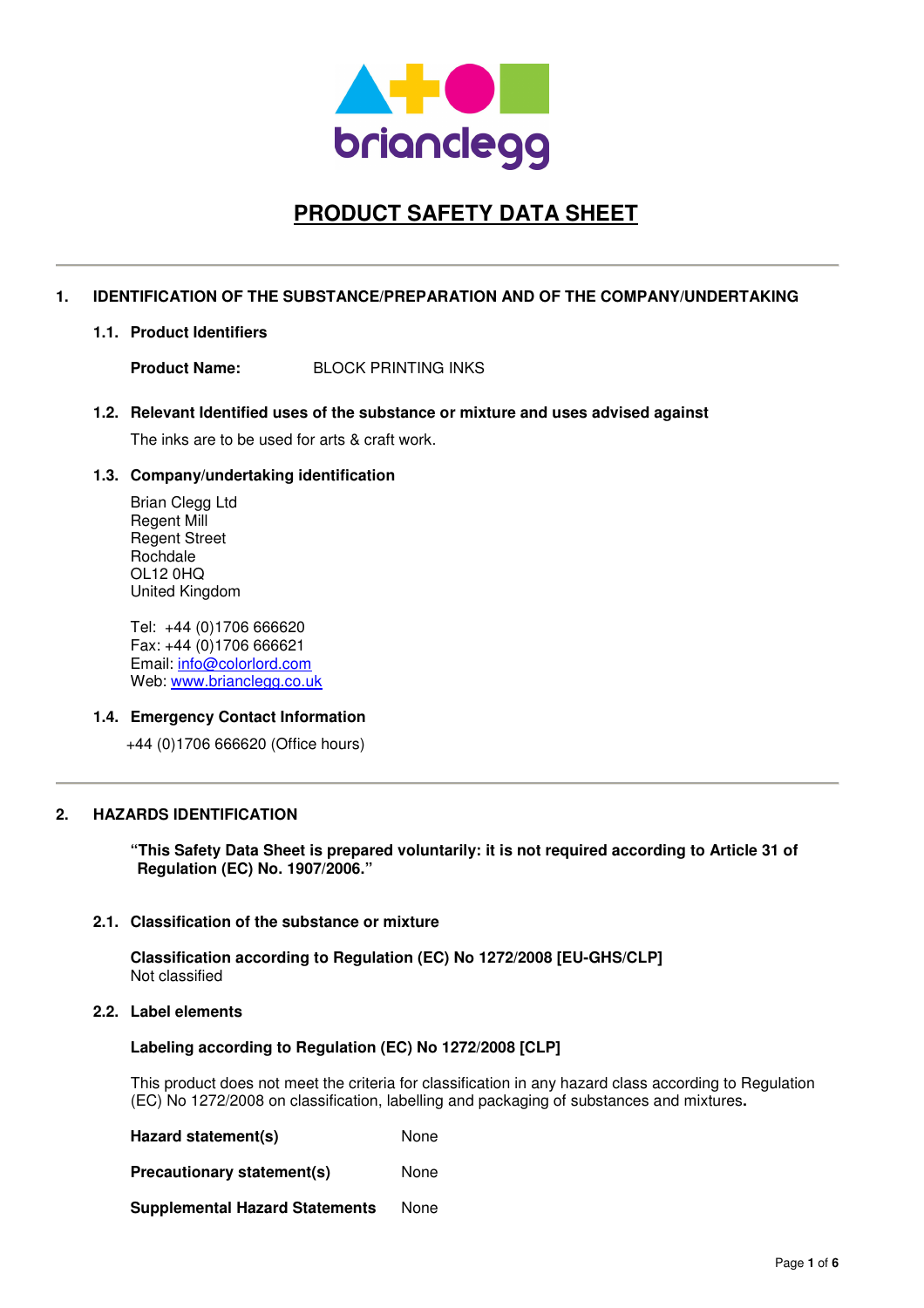## **2.3. Other hazards**

Not classified as hazardous as supplied.

The inks conform to all relevant parts of the European Toy Safety regulations (EN71).

Eye contact may cause temporary irritation.

Repeated/prolonged skin contact may cause minor irritation to sensitive individuals.

# **3. COMPOSITION/INFORMATION ON INGREDIENTS**

**3.1 Description of Material:** Coloured liquid paste/ ink.

# **4. FIRST AID MEASURES**

## **4.1 Description of First Aid Measures**

| General Advice: | First aid followed by medical attention.                                                                                               |
|-----------------|----------------------------------------------------------------------------------------------------------------------------------------|
| Inhalation:     | The inks are not considered to be a hazard as supplied.                                                                                |
| Skin contact:   | Wash with mild soap and water. Generally the product does not irritate the<br>skin. Seek medical advice if irritation occurs/persists. |
| Eye Contact:    | Rinse opened eye for several minutes under running water. Seek medical<br>attention if irritation persists.                            |
| Ingestion:      | Wash mouth out with water, seek medical attention if symptoms occur.                                                                   |

- **4.2 Most Important Symptoms and effects, both acute and delayed**  Allergic skin reactions
- **4.3 Indication of any immediate medical attention and special treatment needed**  Skin reaction like itching, reddening, blistering may appear after hours.

# **5. FIRE FIGHTING MEASURES**

- **5.1 Suitable Extinguishing Media:** Water spray, extinguishing foam, dry powder extinguisher, carbon dioxide.
- **5.2 Special hazards arising from the substance or mixture:**  If these products are either ignited or exposed to elevated temperatures causing decomposition carbon dioxide or carbon monoxide may be emitted.
- **5.3 Advice for firefighters:**  Wear self contained breathing apparatus for firefighting.

# **6. ACCIDENTAL RELEASE MEASURES**

- **6.1 Personal precautions:**  No special precautions
- **6.2 Environmental precautions:**  Not applicable.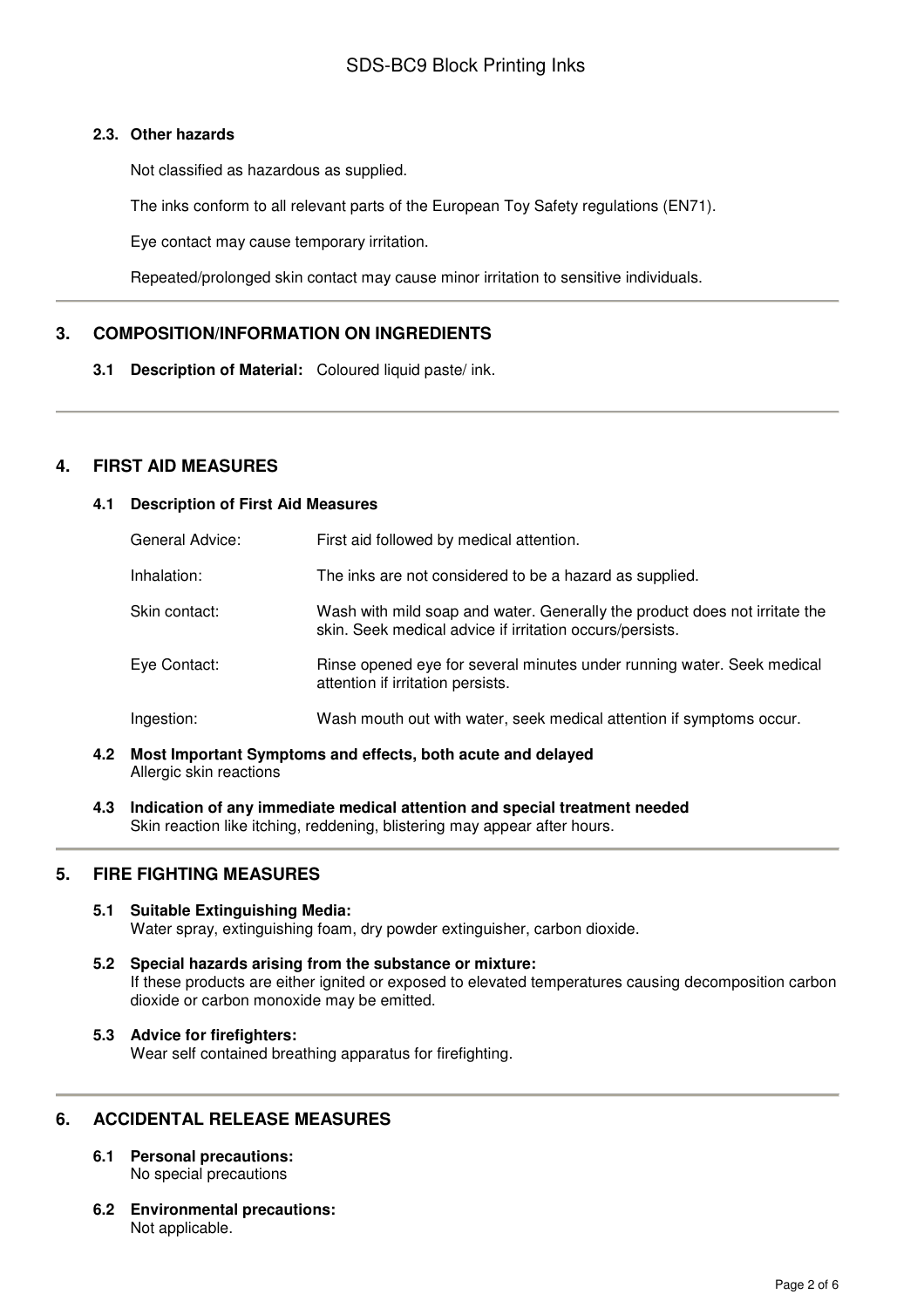## **6.3 Methods for cleaning up:**

Wipe up with kitchen towel and clean up the residue with warm, soapy water.

### **7. HANDLING AND STORAGE**

- **7.1 Precautions for Safe Handling:**  Avoid contact with eyes. Avoid repeated prolonged contact with skin.
- **7.2 Conditions for safe storage including any incompatibilities:**  Store in the closed container provided.
- **7.3 Specific end uses:**  None

## **8. EXPOSURE CONTROLS/PERSONAL PROTECTION**

### **8.1 Control Parameters:**

These products do not contain any relevant quantities of materials with critical values that have to be monitored in the workplace. (ref: EH40/2005 as consolidated with amendments Oct 2007)

National exposure control limits must be considered where appropriate.

### **8.2 Exposure Controls:**

**Appropriate engineering controls**  Handle in accordance with good industrial hygiene and safety practice.

### **Personal Protective equipment**

**Ventilation:**  No occupational exposure limits established

**Respiratory protection:**  None required under normal conditions of use.

**Hand Protection:**  Not required under normal conditions of use.

**Eye Protection:**  Not required under normal conditions of use.

### **Body Protection:**

Not required under normal conditions of use.

**General Safety and Hygiene measures:**  Do not eat or drink while working with the product. Wash hands before breaks and at the end of work.

## **9. PHYSICAL AND CHEMICAL PROPERTIES**

## **9.1 Information on basic physical and chemical properties**

a) Appearance: Coloured pastes/inks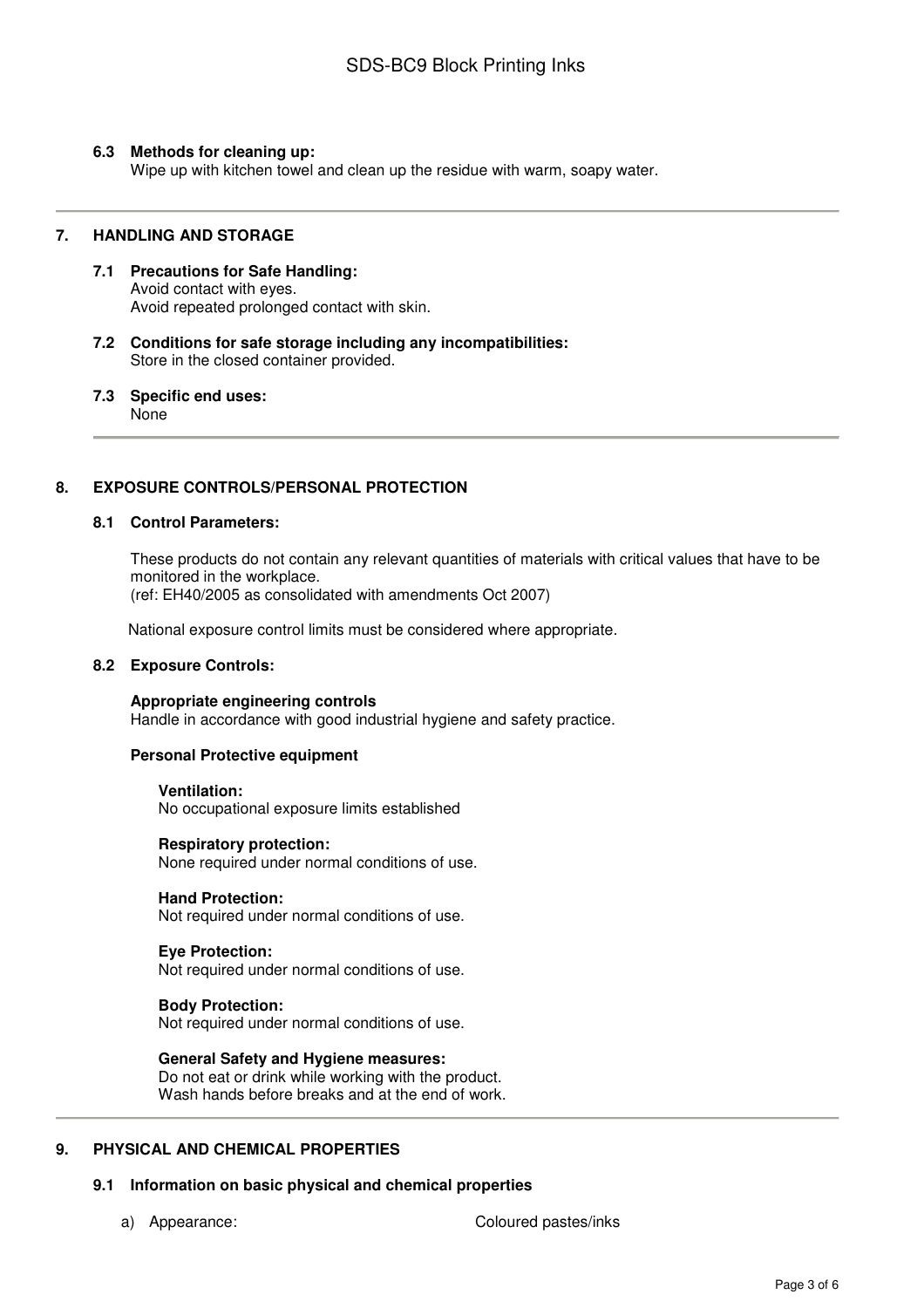# SDS-BC9 Block Printing Inks

|     | b)            | Odour:                                       | slight                                   |
|-----|---------------|----------------------------------------------|------------------------------------------|
|     | $\mathsf{c})$ | Odour threshold                              | no data available                        |
|     | d)            | pH                                           | $7 - 9$                                  |
|     | e)            | Melting point/freezing point                 | no data available                        |
|     | f)            | Initial boiling point and boiling range      | no data available                        |
|     | g)            | Flash point                                  | no data available                        |
|     | h)            | Evaporation rate                             | no data available                        |
|     | i)            | Flammability (solid, gas)                    | no data available                        |
|     | j)            | Upper/lower flammability or explosive limits | no data available                        |
|     | k)            | Vapour pressure                              | no data available                        |
|     | $\vert$       | Vapour density                               | no data available                        |
|     | m)            | Relative density                             | $1.5 - 1.8$ g/cm3 at 20 $^{\circ}$ C     |
|     | n)            | Water solubility                             | miscible with water                      |
|     | O)            | Partition coefficient: n octanol/water       | no data available                        |
|     | p)            | Autoignition temperature                     | not self igniting                        |
|     | q)            | Decomposition temperature                    | no data available                        |
|     | r)            | Viscosity                                    | 100,000 - 900,000 cps at 20 $^{\circ}$ C |
|     | s)            | <b>Explosive properties</b>                  | does not present explosive hazard        |
|     | t)            | Oxidizing properties                         | no data available                        |
| 9.2 |               | <b>Other Safety Information</b>              |                                          |

# **10. STABILITY AND REACTIVITY**

No data available

### **10.1 Reactivity**

Stable under normal conditions

# **10.2 Chemical stability**

no data available

### **10.3 Possibility of hazardous reactions**  no data available

# **10.4 Conditions to avoid**

Avoid contact with acids.

## **10.5 Incompatible materials**

no data available

## **10.6 Hazardous decomposition products**

On combustion emits toxic fumes of carbon dioxide and/or carbon monoxide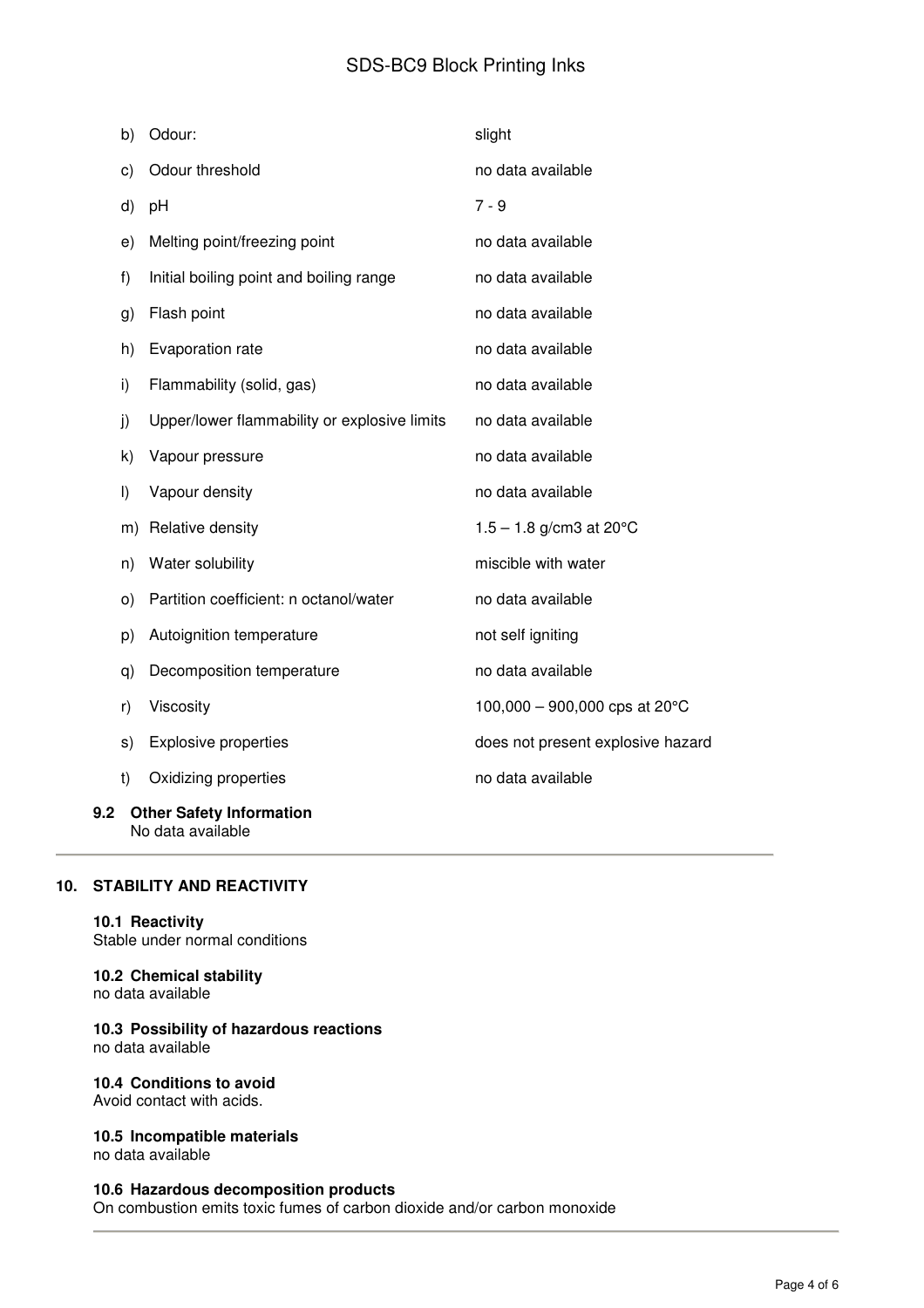## **11. TOXICOLOGICAL INFORMATION**

### **11.1 Information on toxicological effects**

### **Acute toxicity**  no data available

**Skin sensitisation/irritation**  may be mild irritation

**Serious eye damage/eye irritation**  no data available

### **Respiratory sensitisation**

exposure may cause coughing or wheezing.

### **Germ cell mutagenicity**

no data available

### **Carcinogenicity**

IARC: No component of this product present at levels greater than or equal to 0.1% is identified as probable, possible or confirmed human carcinogen by IARC.

### **Reproductive toxicity**

no data available

**Specific target organ toxicity - single exposure**  no data available

**Specific target organ toxicity - repeated exposure**  no data available

### **Aspiration hazard**

no data available

**Potential health effects**  no known significant effects or critical hazards

### **Signs and Symptoms of Exposure**

To the best of our knowledge, the chemical, physical, and toxicological properties have not been thoroughly investigated.

### **Additional Information**

When used and handled according to specifications, the product does not have any harmful effects to our experience and the information provided to us. The substance is not subject to classification according to the latest version of the EU lists.

## **12. ECOLOGICAL INFORMATION**

#### **12.1 Toxicity**  no data available

**12.2 Persistence and degradability**  no data available

**12.3 Bioaccumulative potential** 

no data available